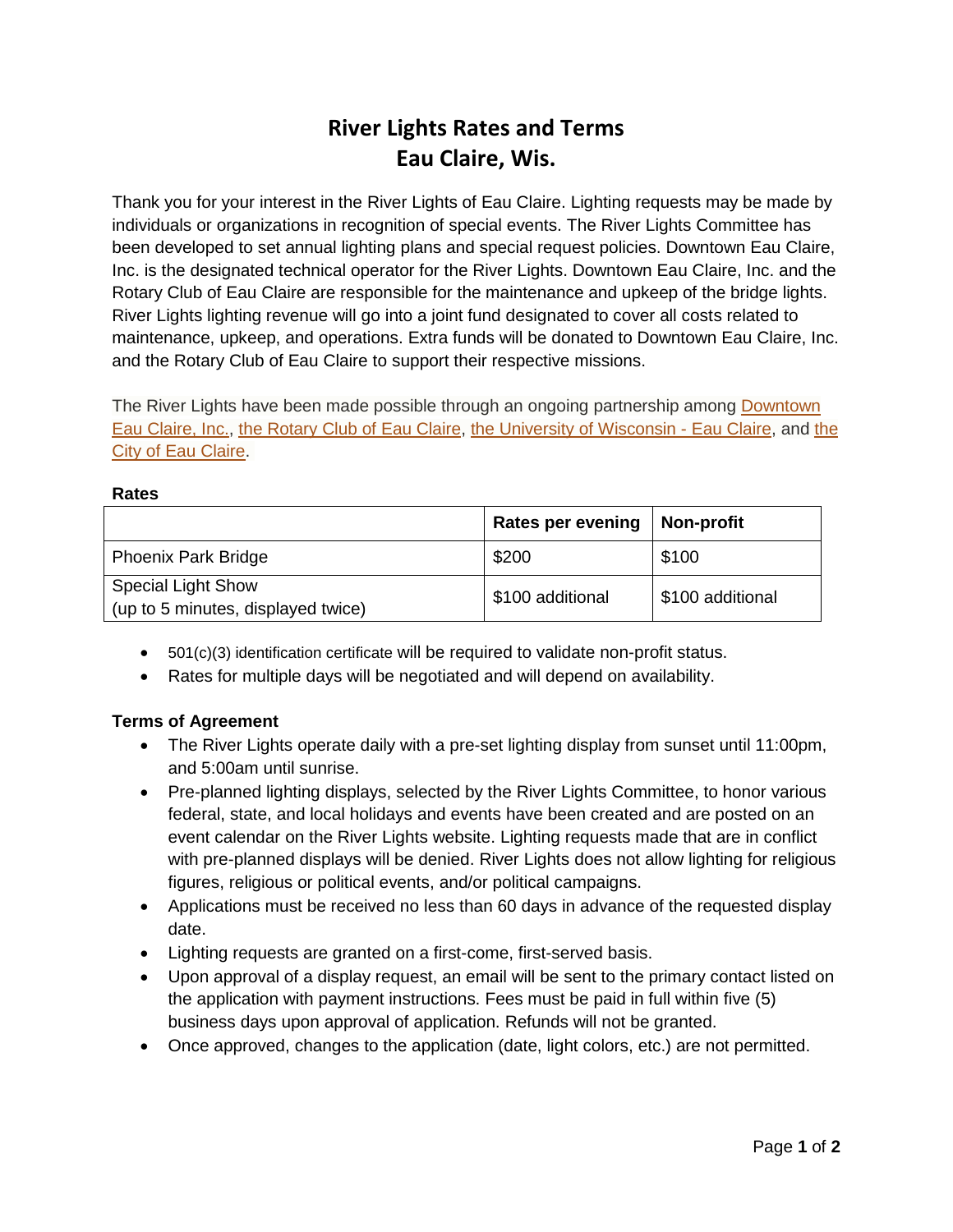- The City of Eau Claire has authority to shut down lighting displays at any time for the purpose of public safety. This is unscheduled and beyond any programming control of the River Lights Committee and Downtown Eau Claire, Inc.
- Custom programming options include:
	- o static single or multi-color (up to three colors), or
	- o slow movement, meaning slow fade of colors from one to the next
- 100% color match not guaranteed
- Individuals or organizations may request a special light show, with fast movement and multiple color changes, for an added charge. Shows will last up to five (5) minutes and be displayed twice during the evening.
- Lighting of the bridge, as part of this program, does not constitute exclusive and/or private use of the bridge. To reserve the bridge for a private function, one must contact the City of Eau Claire directly.
- Unless otherwise requested, approved lighting requests will be added to our public calendar. Sponsors are solely responsible for marketing and promotion of the lighting.